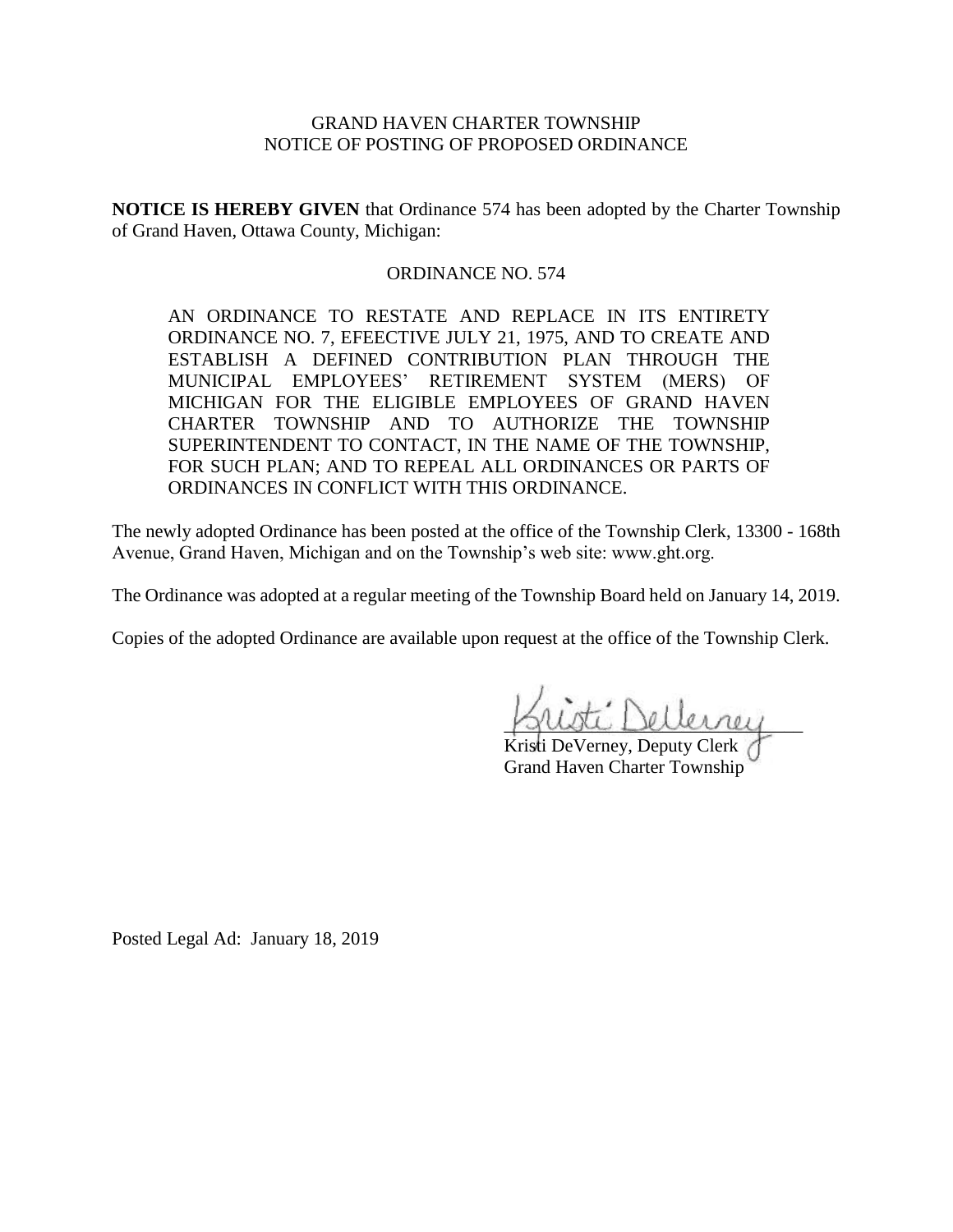# **12.0300 PENSION PLAN RESTATEMENT ORDINANCE/RETIREMENT PLAN ORDINANCE CHARTER TOWNSHIP OF GRAND HAVEN, MICHIGAN**

ord. no. 574 eff. January 26, 2019

An Ordinance to restate and replace in its entirety Ordinance No. 7, effective July 21, 1975, and to create and establish a Defined Contribution Plan through the Municipal Employees' Retirement System (MERS) of Michigan for the eligible employees of Grand Haven Charter Township and to authorize the Township Superintendent to contract, in the name of the Township, for such plan; and to repeal all ordinances or parts of ordinances in conflict with this Ordinance.

THE CHARTER TOWNSHIP OF GRAND HAVEN, OTTAWA COUNTY, MICHIGAN ORDAINS:

#### **12.0301 Sec. 1 TITLE**

This Ordinance shall be titled for convenience as the "Grand Haven Charter Township Pension Plan Restatement Plan Ordinance;" but it shall be cited for clarity as "The Grand Haven Charter Township Retirement Plan Ordinance."

#### **12.0302 Sec. 2 PLAN TERMINATED AND PLAN ESTABLISHED**

The Township by this Ordinance confirms the termination of the pension plan established by Ordinance No. 7, and further confirms the establishment of a defined contribution plan (the "New Plan") with MERS through a MERS Defined Contribution Plan Adoption Agreement (the "Adoption Agreement"), currently effective May 1, 2017 but as subsequently amended by the Township and accepted by MERS. The Township authorizes the Township Superintendent to contract, in the name of the Township subject to the approval of the Township Board, as required to terminate the pension plan established by Ordinance No. 7, to establish the New Plan, and to amend the New Plan.

#### **12.0303 Sec. 3 NEW PLAN DETAILS**

The details of the New Plan shall be set forth in the Adoption Agreement, as amended from time to time.

#### **12.0304 Sec. 4 REPEAL**

All resolutions, ordinances, orders, or parts of any of them in conflict in whole or in part with any of the provisions of this Ordinance are, to the extent of such conflict, repealed.